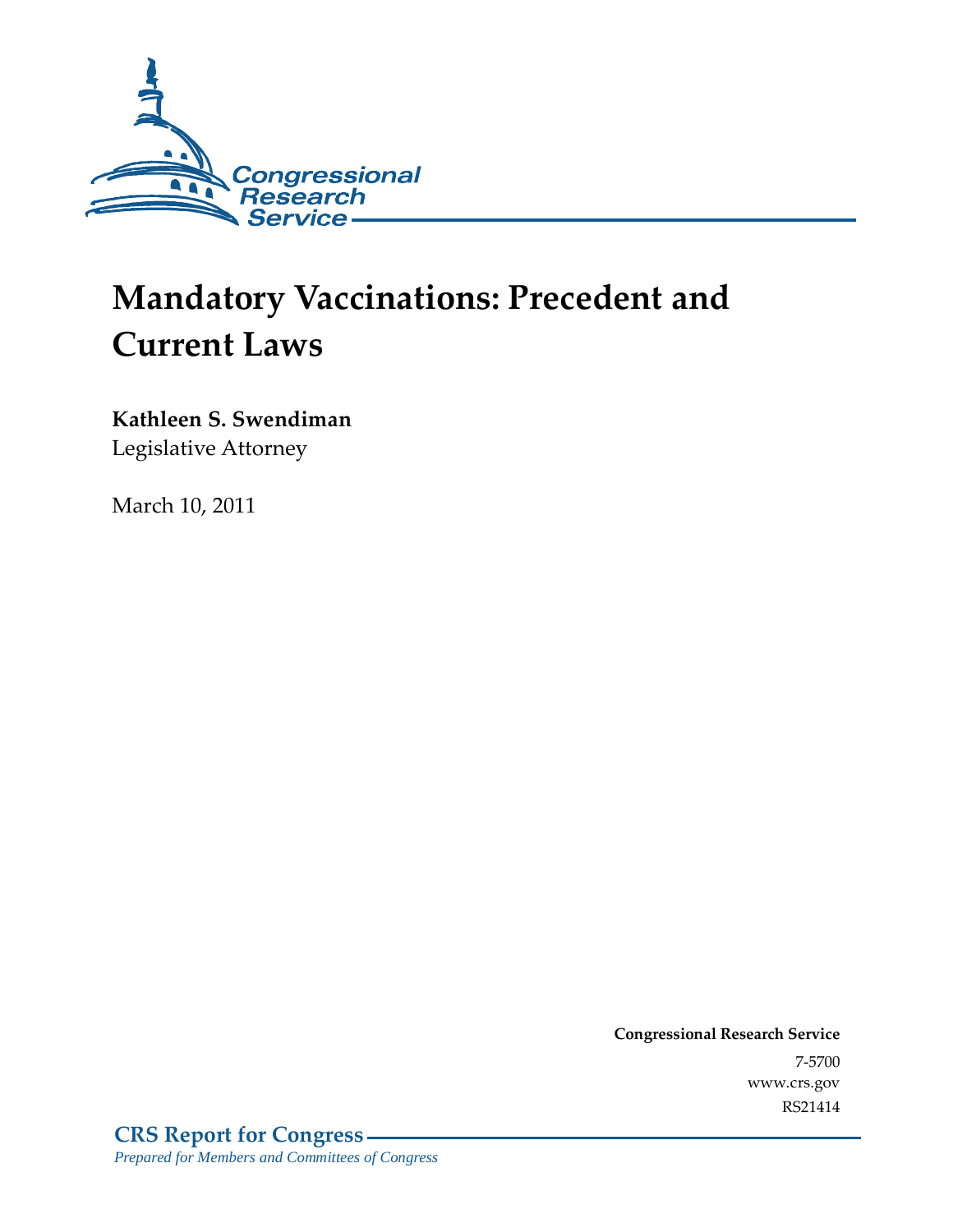# **Summary**

Historically, the preservation of the public health has been the primary responsibility of state and local governments, and the authority to enact laws relevant to the protection of the public health derives from the state's general police powers. With regard to communicable disease outbreaks, these powers may include the enactment of mandatory vaccination laws. This report provides an overview of the legal precedent for mandatory vaccination laws, and of state laws that require certain individuals or populations, including school-aged children and health care workers, to be vaccinated against various communicable diseases. Also discussed are state laws providing for mandatory vaccinations during a public health emergency or outbreak of a communicable disease.

Federal jurisdiction over public health matters derives from the Commerce Clause of the United States Constitution, which states that Congress shall have the power "[t]o regulate Commerce with foreign Nations, and among the several States ... " Congress has enacted requirements regarding vaccination of immigrants seeking entry into the United States, and military regulations require American troops to be immunized against a number of diseases. The Secretary of Health and Human Services has authority under the Public Health Service Act to issue regulations necessary to prevent the introduction, transmission, or spread of communicable diseases from foreign countries into the states or from state to state. Current federal regulations do not include any mandatory vaccination programs; rather, when compulsory measures are needed, measures such as quarantine and isolation are generally utilized to halt the spread of communicable diseases.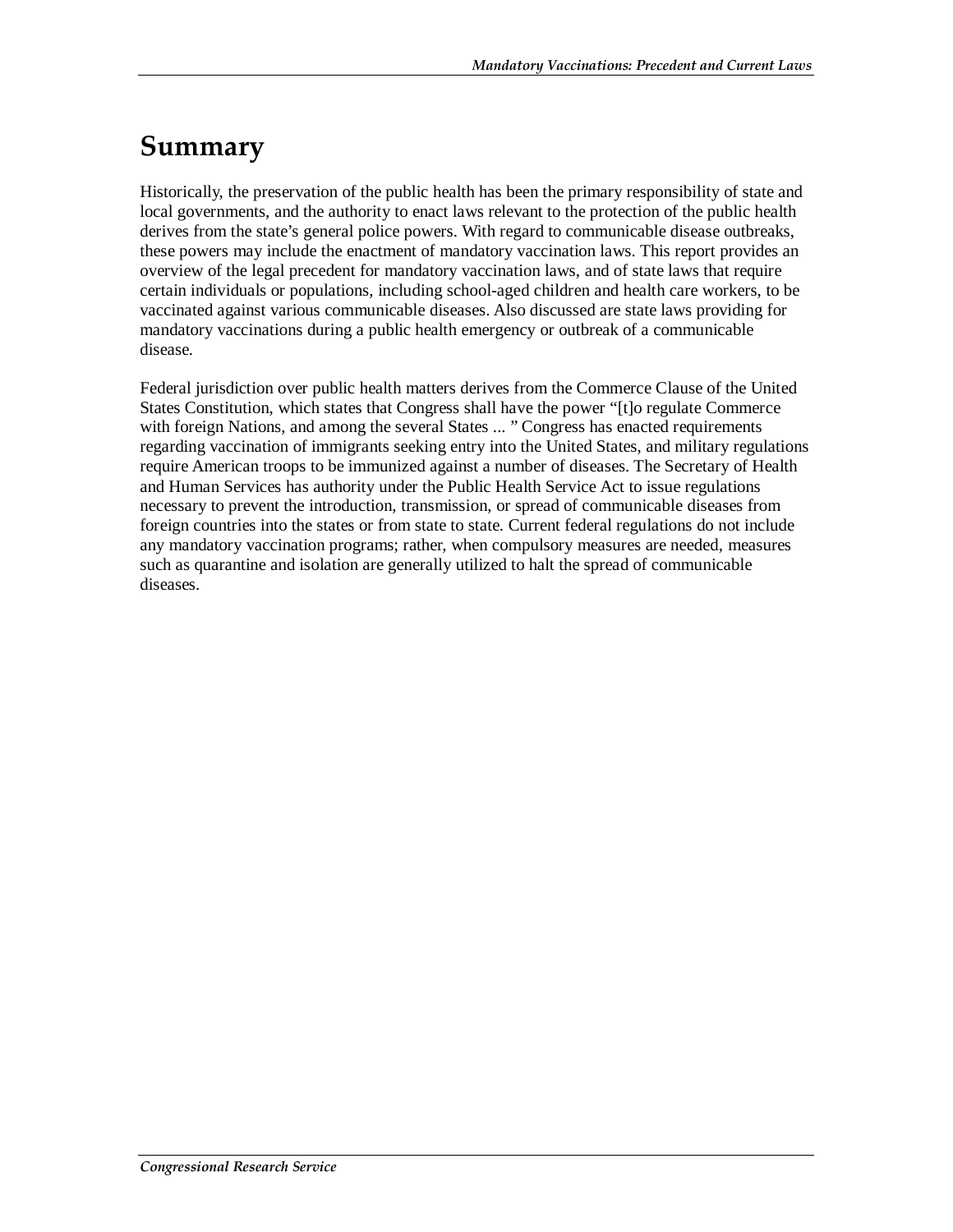# **Contents**

#### **Contacts**

|--|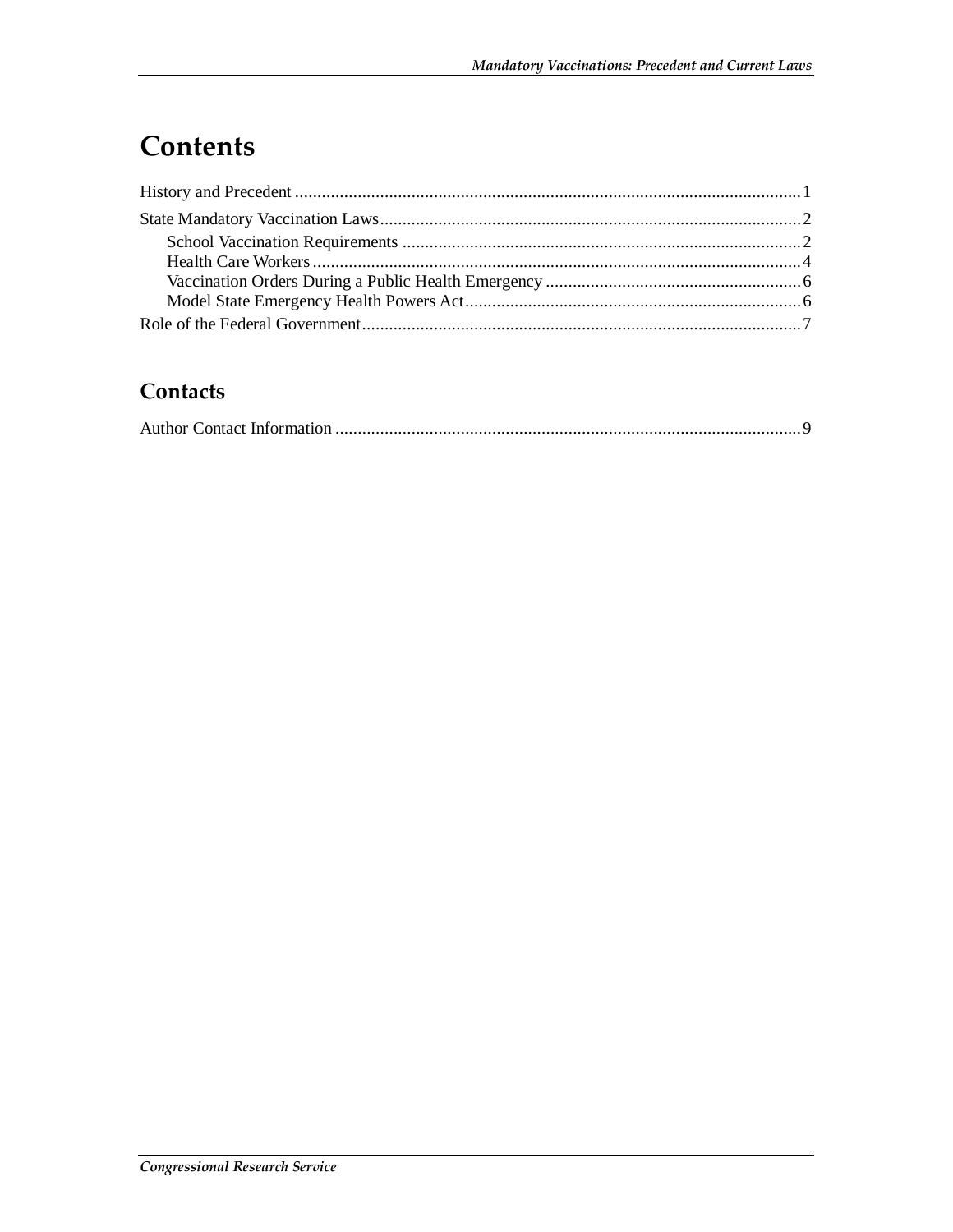### **History and Precedent**

At the end of the  $20<sup>th</sup>$  century, the Centers for Disease Control and Prevention (CDC) published its list of the "Ten Great Public Health Achievements" for the United States from 1900 to 1999. Number one on the list was vaccination.<sup>1</sup> Vaccination has resulted in the eradication of smallpox worldwide, and in the control of many other vaccine-preventable diseases.<sup>2</sup> Mandatory vaccination programs, such as school immunization requirements, have played a major role in controlling rates of vaccine-preventable diseases in the United States.<sup>3</sup>

Historically, the preservation of the public health has been the primary responsibility of state and local governments, and the authority to enact laws relevant to the protection of the public health derives from the state's general police powers.<sup>4</sup> With respect to the preservation of the public health in cases of communicable disease outbreaks, these powers may include the institution of measures such as quarantine and isolation<sup>5</sup> or the enactment of mandatory vaccination laws.<sup>6</sup> Mandatory vaccination laws were first enacted in the early  $19<sup>th</sup>$  century, beginning with Massachusetts' smallpox vaccination law in 1809.<sup>7</sup>

Jacobson v. Massachusetts<sup>8</sup> is the seminal case regarding a state's or municipality's authority to institute a mandatory vaccination program as an exercise of its police powers. In *Jacobson*, the Supreme Court upheld a Massachusetts law that gave municipal boards of health the authority to require the vaccination of persons over the age of 21 against smallpox, and determined that the vaccination program instituted in the city of Cambridge had "a real and substantial relation to the protection of the public health and safety."<sup>9</sup> In upholding the law, the Court noted that "the police power of a State must be held to embrace, at least, such reasonable regulations established directly by legislative enactment as will protect the public health and the public safety.<sup>"10</sup> The Court added that such laws were within the full discretion of the state, and that federal powers with respect to such laws extended only to ensure that the state laws did not "contravene the Constitution of the United States or infringe any right granted or secured by that instrument."<sup>11</sup>

 $11$  *Id.* 

<sup>&</sup>lt;sup>1</sup> CDC, U.S. Dep't of Health & Human Servs., *Ten Great Public Health Achievements – United States, 1900-1999, 48* MORBIDITY & MORTALITY WKLY. REP. 12, 241 (1999).

World Health Organization, *Smallpox Fact Sheet,* at http://www.who.int/mediacentre/factsheets/smallpox/en/.

<sup>&</sup>lt;sup>3</sup> Orenstein, Walter A, *The Role of Measles Elimination in Development of a National Immunization Program*, Pediatr Infect Dis Jn (2006) 25(12): 1093-1101, available at http://www.medscape.com/viewarticle/551272.

<sup>4</sup> See The People v. Robertson, 134 N.E. 815, 817 (1922).

<sup>5</sup> For more information on state and federal quarantine authority, see CRS Report RL33201, *Federal and State Quarantine and Isolation Authority*, by Kathleen S. Swendiman and Jennifer K. Elsea.

<sup>&</sup>lt;sup>6</sup> Starting with the smallpox vaccine, vaccines have been used to halt the spread of disease for over 200 years. Donald A. Henderson & Bernard Moss, *Smallpox and Vaccinia, in* VACCINES 74, 75 (Stanley A. Plotkin & Walter A. Orenstein eds., 3d ed. 1999). *See also* Howard Markel, M.D. *Life, Liberty and the Pursuit of Vaccines,* N.Y. TIMES (February 29, 2011) available at http://www.nytimes.com/2011/03/01/health/01smallpox.html?  $r=1$ &ref=health.

 $^7$  LAWRENCE O. GOSTIN, PUBLIC HEALTH LAW: POWER, DUTY, RESTRAINT, 181 and n. 27 (2000).

<sup>8</sup> 197 U.S. 11 (1905).

<sup>&</sup>lt;sup>9</sup> *Id.* at 31. The Massachusetts statute in question reads as follows: "Boards of health, if in their opinion it is necessary for public health or safety, shall require and enforce the vaccination and revaccination of all the inhabitants of their towns, and shall provide them with the means of free vaccination. Whoever refuses or neglects to comply with such requirement shall forfeit five dollars." M.G.L.A. c. 111, § 181 (2010).

<sup>10</sup> *Id*. at 25.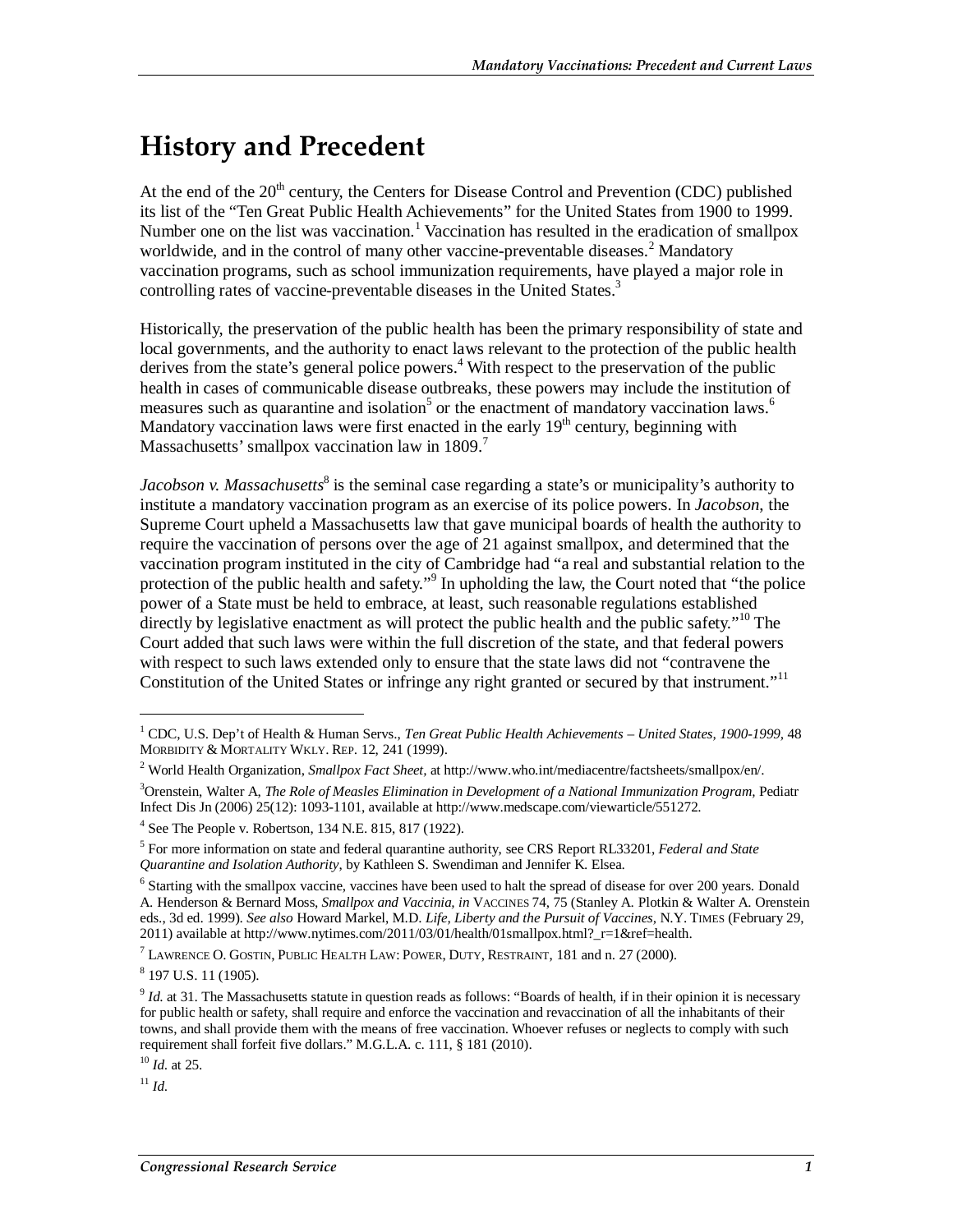The Court addressed constitutional concerns raised by the petitioner in *Jacobson*, but remained unconvinced that his rights were "contravened" by the mandatory vaccination program. The petitioner argued that "a compulsory vaccination law is unreasonable, arbitrary and oppressive, and, therefore, hostile to the inherent right of every freeman to care for his own body and health in such way as to him seems best; and that the execution of such a law against one who objects to vaccination, no matter for what reason, is nothing short of an assault upon his person."<sup>12</sup> The Court rejected the petitioner's constitutional challenge and noted that "the liberty secured by the Constitution of the United States to every person within its jurisdiction does not import an absolute right in each person, to be, at all times and in all circumstances wholly free from restraint."<sup>13</sup> However, the Court did acknowledge limits to the state's power to protect the public health and set forth a reasonableness test for public health measures: $1/4$ 

[I]t might be that an acknowledged power of a local community to protect itself against an epidemic threatening the safety of all, might be exercised in particular circumstances and in reference to particular persons in such an arbitrary, unreasonable manner, or might go so far beyond what was reasonably required for the safety of the public, as to authorize or compel the courts to interfere for the protection of such persons.

### **State Mandatory Vaccination Laws**

#### **School Vaccination Requirements**

Every state and the District of Columbia has a law requiring children entering school to provide documentation that they have met the state immunization requirements.<sup>15</sup> In 1827, Boston was the first city to require vaccination against smallpox for public school students.<sup>16</sup> Other cities and states adopted the policy, and state statutes were amended as new vaccines were introduced.<sup>17</sup> Many modern school vaccination laws are the result of measles outbreaks in the 1960s and 1970s.<sup>18</sup> Generally, states use the Centers for Disease Control and Prevention's schedule of

<sup>12</sup> *Id*. at 26.

<sup>13</sup> *Id*. In Adams v. Milwaukee, 228 U.S. 572, 581-82 (1913), the Supreme Court reaffirmed *Jacobson*'s holding that states may delegate the power to order vaccinations to local municipalities for the enforcement of public health regulations. See also, Zucht v. King*,* 260 U.S. 174, 176 (1922), holding that vaccination laws do not discriminate against schoolchildren to the exclusion of others similarly situated, i.e., children not enrolled in school. In Prince v. Massachusetts, 321 U.S. 158 (1944), the Court held generally that the right to practice religion does not include the liberty to jeopardize the well being of minors.

<sup>&</sup>lt;sup>14</sup> *Id.* at 28. Smallpox vaccinations are no longer administered since smallpox has been eradicated worldwide as of 1980. *See* World Health Organization, *Smallpox Fact Sheet,* at

http://www.who.int/mediacentre/factsheets/smallpox/en/. One author has suggested that while Mr. Jacobson might be successful in his refusal to be vaccinated against smallpox today since smallpox has been eradicated, the threat of terrorists using smallpox as a weapon might make the use of the vaccine a reasonable measure yet again. Andrew Zoltan, *JACOBSON revisited: Mandatory Polio Vaccination as an Unconstitutional Condition,* 13 GEO. MASON L. REV. 735, 747-752 (2005). *See also* CRS Report RS21288, *Smallpox: Technical Background on the Disease and Its Potential Role in Terrorism*, by Frank Gottron.

<sup>15</sup> James G. Hodge, Jr. and Lawrence O. Gostin, *School Vaccination Requirements: Historical, Social, and Legal Perspectives*, 90 Ky. L. J. 831, 868-73 (2001/2002).

<sup>16</sup> *Id.* at 851.

<sup>17</sup> *Id.* at 867.

<sup>18</sup> *Id.* at 868*.*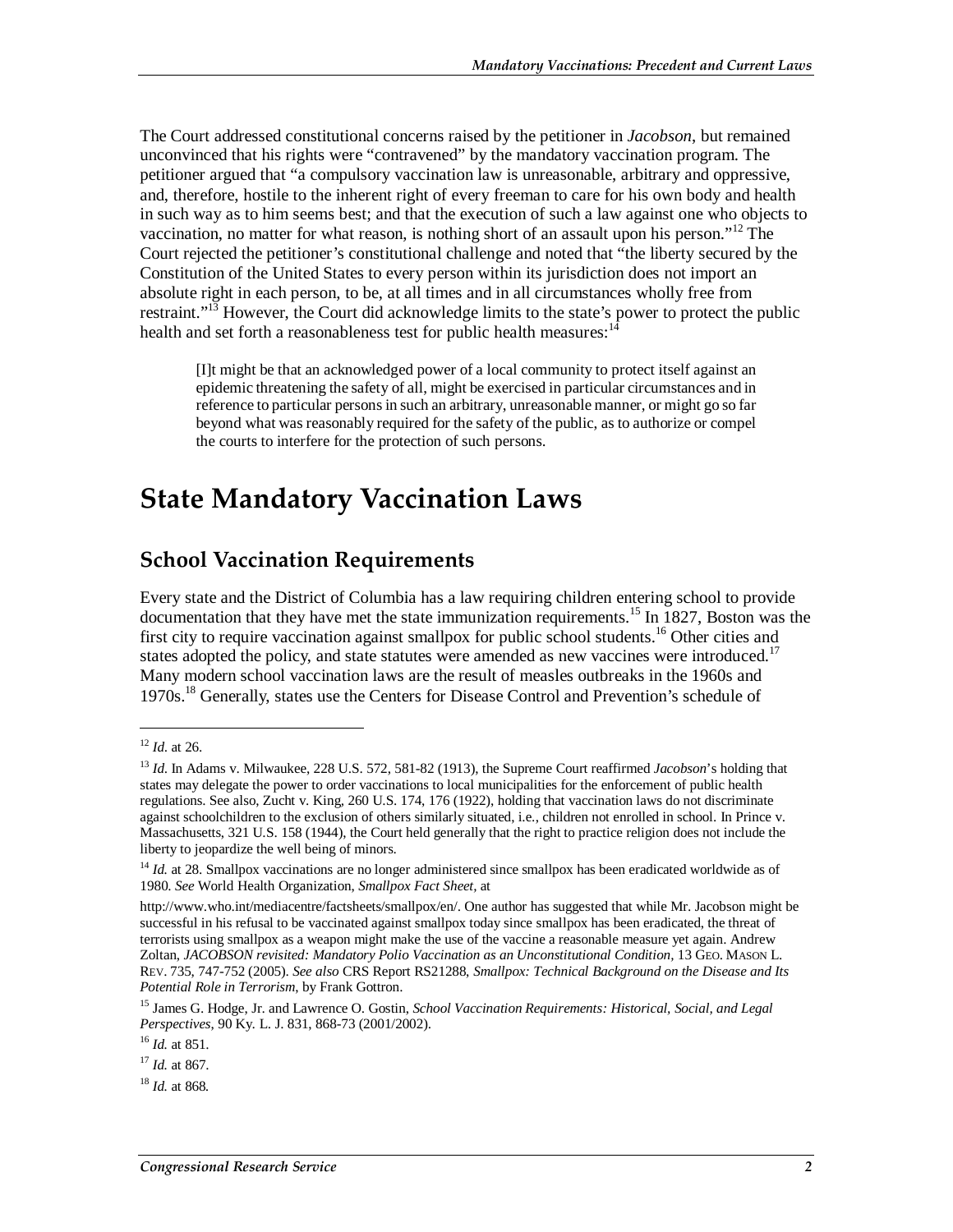immunizations as a guide, and require children to be vaccinated against a number of diseases on the schedule, including diphtheria, measles, rubella, and polio.<sup>19</sup> In addition, various state laws also require vaccination against hepatitis B and meningococcal disease for incoming college and university students. $20$ 

Despite the wide-spread imposition of school vaccination requirements, many states provide exemptions for medical, religious, or philosophical reasons. These provisions vary state by state, with medical exemptions for children who may suffer adverse effects from the vaccine being the most common. Thus, all states allow medical exemptions for those whose immune systems are compromised, who are allergic to vaccines, are ill at the time of vaccination, or have other medical contraindications to vaccines.<sup>21</sup> Generally, for a medical exemption, parents or guardians must provide documentation from a physician.<sup>22</sup> Nearly all states grant exemptions for persons who oppose immunizations for religious reasons.<sup>23</sup> Exemptions based on philosophical or moral convictions in opposition to immunization are less common but are provided by  $20$  states.<sup>24</sup> States may specify that religious or philosophical beliefs be "sincere" or "conscientiously held."25 The statutes allowing religious exemptions vary, with some requiring only a statement of dissent from the student, parent, or guardian, and others requiring a more specific statement regarding the child's membership in a religious denomination that opposes immunizations.<sup>26</sup>

Compulsory vaccination laws as a prerequisite for school enrollment have been the subject of numerous court cases.<sup>27</sup> By and large, the Supreme Court, and most lower courts, have upheld

25 See *e.g.,* MASS. G.L.A. c. 76, § 15 (2010); MINN. STAT. ANN. § 121A.15 (2010).

<sup>&</sup>lt;sup>19</sup> See the CDC vaccination guidelines at http://www.cdc.gov/vaccines/recs/default.htm. A number of states have considered mandating the new Human Papillomavirus vaccine as part of school vaccine requirements. See a summary of state activity at http://www.ncsl.org/programs/health/HPVvaccine.htm. See also Rebecca E. Skov, *Examining Mandatory HPV Vaccination for All School-Aged Children*, 62 Food Drug L.J. 805 (2007).

<sup>&</sup>lt;sup>20</sup> See the Immunization Action Coalition website state charts at http://www.immunize.org/laws/hepbcollege.asp and http://www.immunize.org/laws/menin.asp.

<sup>21</sup> National Conference of State Legislatures, *States with Religious and Philosophical Exemptions from School Immunization Requirements,* October, 2010, at http://www.ncsl.org/Default.aspx?TabId=14376.

 $22$  For example, in Colorado, an exemption from the vaccination requirements may be obtained by submitting to the school a certification from a licensed physician that "the physical condition of the student is such that one or more specified immunizations would endanger his or her life or health or is medically contradicted due to other medical conditions." COLO. REV. STAT. § 25-4-903(2)(a) (2010).

<sup>&</sup>lt;sup>23</sup> Only two states, Mississippi and West Virginia, do not provide for an exemption based on religious beliefs. The Mississippi Supreme Court has held that religious exemptions to mandatory vaccination violate equal protection rights under the Fourteenth Amendment because the exemptions "require the great body of school children to be vaccinated and at the same time expose them to the hazard of associating in school with children exempted under the religious exemption who had not been immunized as required by the statute." Brown v. Stone*,* 378 So.2d 218, 223 (Sup. Ct. Miss. 1979). See Linda E. LeFever, *Religious Exemptions from School Immunization: A Sincere Belief or a Legal Loophole?,* 110 Penn St. L. Rev. 1047 (2006).

 $24$  The 20 states that allow philosophical exemptions for persons who object to immunizations because of personal, moral or other nonreligious beliefs are Arizona, Arkansas, California, Colorado, Idaho, Louisiana, Maine, Michigan, Minnesota, Missouri (applies only to daycare, preschool and nursery school), New Mexico, North Dakota, Ohio, Oklahoma, Pennsylvania, Texas, Utah, Vermont, Washington, and Wisconsin. National Conference of State Legislatures, *States with Religious and Philosophical Exemptions from School Immunization Requirements,* October, 2010, at http://www.ncsl.org/Default.aspx?TabId=14376.

<sup>26</sup> See *e.g.,* LA. REV. STAT. ANN. § 17:170E (2011); KAN. STAT. ANN. § 72-5209(b)(2) (2009). In Galinsky v. Board of Education of New York*,* 312 F.3d 636 (2d Cir. 2000), the circuit court upheld the district court's finding that the parents' claim for a religious exemption was motivated by their personal fears for their daughters' well being, and not by religious beliefs.

<sup>27</sup> Steve P. Calandrillo, *Vanishing Vaccinations: Why are So Many Americans Opting Out of Vaccinating Their*  (continued...)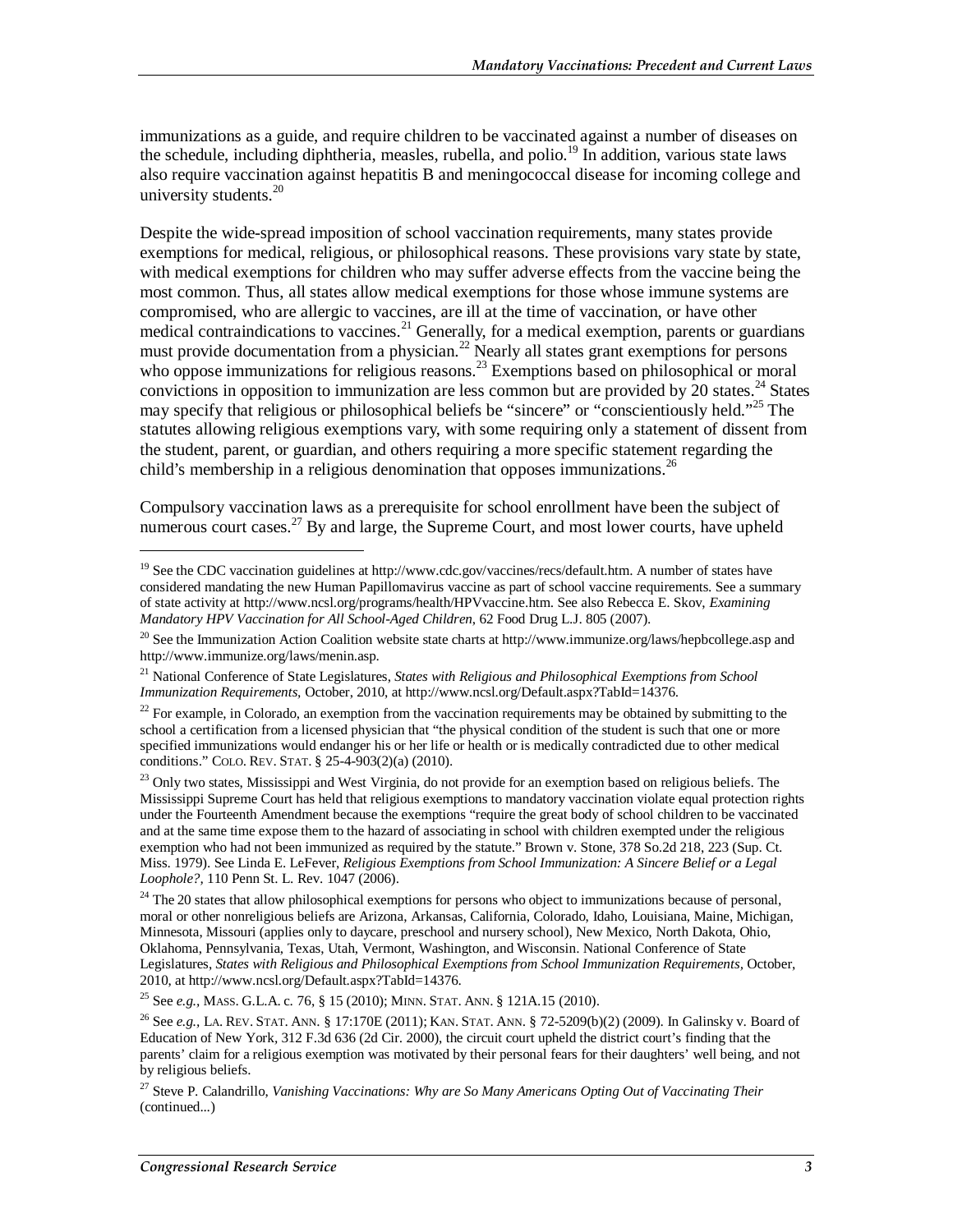such laws, granting considerable deference to the use of the states' police power to require immunizations to protect the public health.<sup>28</sup> Still, some courts have held that a state's right to require vaccinations is not absolute, resulting in liberal interpretations of waiver exemptions.<sup>29</sup>

#### **Health Care Workers**

A number of states have laws requiring employees of certain health care facilities, such as hospitals and nursing homes, to be vaccinated against diseases such as measles, mumps, and rubella. Such laws, which vary widely, generally contain opt-out provisions where a vaccine is medically contraindicated or if the vaccine is against the individual's religious or philosophical beliefs.<sup>30</sup> A few states have laws pertaining to influenza vaccination of health care workers, and most that do provide for voluntary influenza immunization programs and staff education measures for employees; however, a few states have mandatory requirements for influenza vaccinations for health care workers.<sup>31</sup>

During the recent 2009 influenza A(H1N1) pandemic, despite an extensive public education campaign, less than half of health care workers were vaccinated against pandemic influenza.<sup>32</sup> In August 2009, the New York State Health Department amended its regulations to require that health care workers at hospitals, in home health care agencies, and in hospice care be immunized against influenza viruses as a precondition to employment and on an annual basis.<sup>33</sup> This regulation, issued on an emergency basis, did not permit any exceptions to the influenza vaccination mandate except for medical contraindications. Lawsuits were filed challenging the regulation's validity, and on October 16, 2009, a state judge issued a temporary restraining order suspending its application to New York health care workers.<sup>34</sup> However, on October 22, 2009, Governor David A. Paterson announced the suspension of the flu shot mandate for health care

<sup>(...</sup>continued)

*Children?,* 37 Mich. J.L. Reform 353, 385-388 (2004).

<sup>28</sup> *Id.* at 387-388. See*, e.g.*, cases cited at footnote 13; also, Seubold v. Fort Smith Special Sch. Dist*.,* 237 S.W.2d 884, 887 (Ark. 1951) (mandatory school vaccination does not deprive individuals of liberty and property interests without due process of law); McCartney v. Austin*,* 293 N.Y.S. 2d 188, 200 (N.Y. 1968) (New York vaccination law does not interfere with freedom to worship since Roman Catholic faith does not proscribe vaccination).

<sup>29</sup> *See* Berg v. Glen Cove City Sch. Dist., 853 F. Supp. 651, 654-55 (E.D.N.Y. 1994) (holding that a Jewish parent's "sincere religious belief" may support an opposition to immunizations, even though the Jewish religion does not prohibit vaccinations); Jones ex rel. Jones v. State, Dep't of Health*,* 18 P.3d 1189, 1195 (Wyo. 2001) (health department may not require that a student provide a medical reason for seeking a waiver from immunization); In re LePage, 18 P.3d 1177, 1180 (Wyo. 2001) (holding that a health department may not inquire into the sincerity of a parent's religious objection to immunizations).

<sup>&</sup>lt;sup>30</sup> Megan C. Lindley et al., "Assessing State Immunization Requirements for Healthcare Workers and Patients," *American Journal of Preventative Medicine*, vol. 2, no. 6 (2007), pp. 459-465.

 $31$  The CDC maintains a continuously updated online database of state laws pertaining to vaccination requirements at http://www2a.cdc.gov/nip/StateVaccApp/statevaccsApp/default.asp. *See, generally,* Abigale L. Ottenberg, Joel T. Wu, and Gregory A. Poland, et al., "Vaccinating Health Care Workers Against Influenza: The Ethical and Legal Rationale for a Mandate," *American Journal of Public Health*, vol. 101, no. 2 (February 2011), pp. 212-216.

<sup>32</sup> K.M. Harris et al., "Influenza Vaccine - Safe, Effective, and Mistrusted," *New England Journal of Medicine*, vol. 363 (2010), pp. 2183-2185, available at http://www.nejm.org/doi/pdf/10.1056/NEJMp1012333.

<sup>33</sup> N.Y. Comp. Codes R. & Regs. tit. 10, § 66-3.2 *See also* a press release issued by New York State Health Commissioner Richard F. Daines on September 24, 2009 at http://www.health.state.ny.us/press/releases/2009/2009-09- 24 health care worker vaccine daines oped.htm.

<sup>&</sup>lt;sup>34</sup> The temporary restraining order issued by state Supreme Court Judge Thomas J. McNamara, may be accessed at http://op.bna.com/hl.nsf/r?Open=sfak-7wvsxh.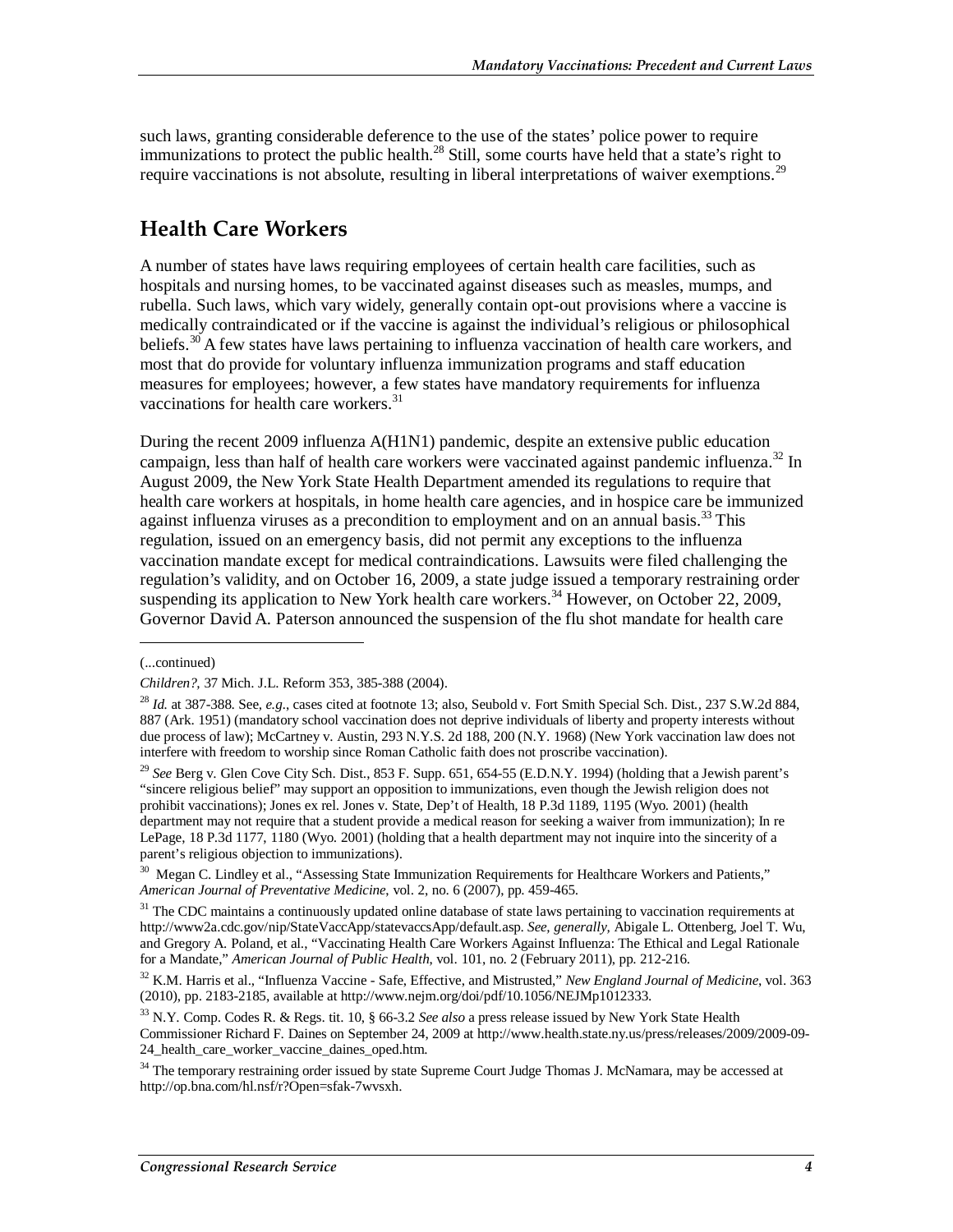employees due to the current shortage of both the seasonal flu vaccine and the influenza A(H1N1) vaccine.<sup>35</sup>

In the private sector, employers can require health care workers to be vaccinated against communicable diseases as a condition of employment, unless a state law applies which permits employees to opt out.<sup>36</sup> A number of professional organizations, including the Infectious Diseases Society of America and the American College of Physicians, endorse the proposition that health care workers have a professional and ethical responsibility to help prevent the spread of infectious pathogens among patients and themselves, and that health care workers should receive annual influenza vaccinations as a condition of employment and professional privileges.<sup>37</sup> Virginia Mason Hospital in Seattle, WA, became the first hospital in the nation, in 2004, to make vaccination a condition of employment for all of its employees. Within three years, the hospital reported 98% staff coverage, except for 2% of the staff who refused for medical or religious reasons.<sup>38</sup> Staff who refuse the vaccine are required to wear surgical masks when in the hospital.<sup>39</sup> Other hospitals in the private sector have instituted similar mandatory flu vaccination policies, <sup>40</sup> and some policies have been the subject of lawsuits.<sup>41</sup>

In 2008, the Department of Defense (DOD) issued a policy directive requiring "all civilian health care personnel who provide direct patient care in DOD military treatment facilities to be

<sup>35</sup> *See* press release at http://www.ny.gov/governor/press/press\_1022094.html. In September, 2010, Sen. Tom Duane of the New York state legislature suggested the issue be reconsidered. *See* http://vaccinenewsdaily.com/news/215731-nypushing-for-mandatory-health-care-worker-flu-vaccinations. Some groups, such as the American Academy of Pediatrics, have recommended mandatory influenza vaccination of health care workers. *See*  http://www.msnbc.msn.com/id/39066862/.

<sup>&</sup>lt;sup>36</sup> The Joint Commission, a private accreditation body, requires accredited organizations such as hospitals and skilled nursing facilities to offer influenza vaccinations to licensed independent practitioners and staff as a condition of accreditation. *See* Occupational Safety and Health Administration (OSHA) Fact Sheet at http://www.osha.gov/ Publications/seasonal-flu-factsheet.pdf.

<sup>&</sup>lt;sup>37</sup> A list of organizations and links to their policy statements may be found at http://www.immunize.org/honor-roll/. The American College of Physicians policy declares that "health care workers that cannot receive flu vaccines due to medical or religious contraindications should either be reassigned to non-patient care areas during influenza season or wear a mask at all times during influenza season in the context of patient care." S.A. Fryhofer, "Immunization 2011: Expanding Coverage, Enhancing Protection," *Annuals of Internal Medicine*, vol. 154, no. 3 (2011), pp. 204-206.

<sup>38</sup> Anita Manning, "Hospitals Shoot for Employees to Get Flu Vaccine," *USAToday*, September 16, 2007 at http://www.usatoday.com/news/health/2007-09-16-flu-doctors\_N.htm. *See,* also, paper presented at: 42nd NIC National Immunization Conference—Mandatory Influenza Vaccination: The Virginia Mason Story, March 18, 2008; Atlanta, Georgia. http://cdc.confex.com/recording/cdc/nic2008/ppt/free/4db77adf5df9fff0d3caf5cafe28f496/paper15824\_5.ppt.

 $39$  The Washington State Nurses Association filed suit in 2007 alleging that implementing the mandatory flu vaccination policy without first negotiating with the nurses' union violated the Labor Management Relations Act. The  $9<sup>th</sup>$  Circuit Court of Appeals upheld the arbitrator's decision prohibiting Virginia Mason Hospital from unilaterally implementing the vaccination policy without bargaining with the nurses' union. The court's decision is available at http://healthcareemploymentcounsel.com/examining-room/

WashingtonStateNursesAssociationVersusVirginiaMasonHospital.pdf.

<sup>40</sup> *See, e.g.,* H.M. Babcock et al., "Mandatory Vaccination of Healthcare Workers: Translating Policy to Practice," *Clinical Infectious Diseases*, vol. 50, no. 4 (2010), pp. 459-464., available at http://cid.oxfordjournals.org/content/50/4/ 459.full, and "Mandatory Flu Vaccination Policies Spreading," at http://www.massnurses.org/health-and-safety/ articles/infectious-diseases/p/openItem/3207.

<sup>41</sup> *See* class action lawsuit filed September 2010 by a health care worker against AnMed Health, a network of hospitals and health care facilities in South Carolina, challenging its Influenza Immunization Protocol that provides "unless an approved exemption is made," the flu vaccination will be "a condition of initial and continued employment of all AnMed employees…" The lawsuit alleges that the mandatory flu vaccination requirements constitute an unreasonable invasion of privacy under South Carolina's state constitution. The complaint is available at http://healthcareemploymentcounsel.com/examining-room/HunterVersusAnmedHealth.pdf.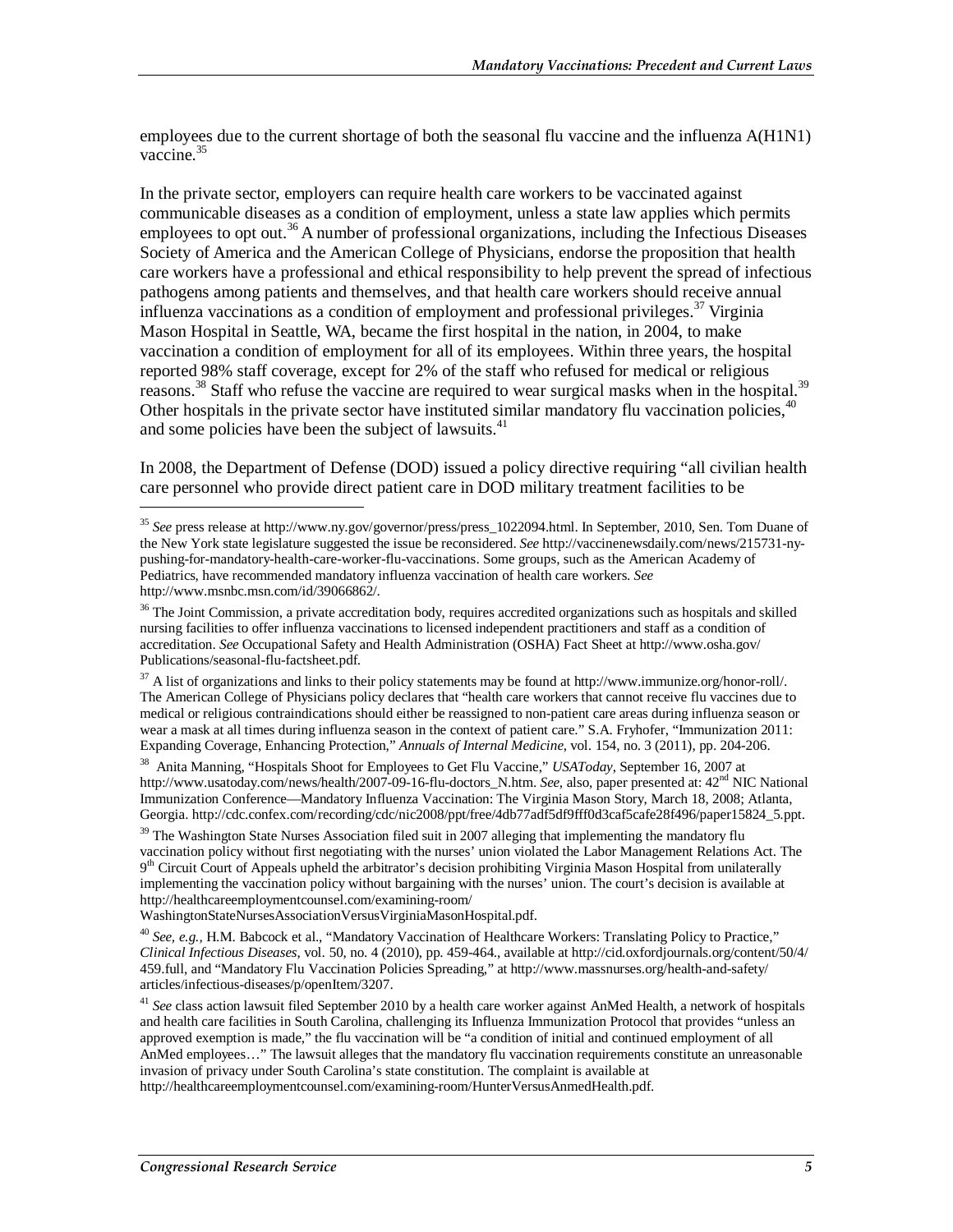immunized against seasonal influenza infection each year as a condition of employment, unless there is a documented medical or religious reason not to be immunized."42 The Department of Veterans Affairs has an influenza vaccination program for patients and employees of the Veterans Health Administration that encourages, but does not mandate, yearly influenza vaccinations.<sup>43</sup>

#### **Vaccination Orders During a Public Health Emergency**

Many states also have laws providing for mandatory vaccinations during a public health emergency or outbreak of a communicable disease. Generally, the power to order such actions rests with the governor of the state or with a state health officer. For example, a governor may have the power to supplement the state's existing compulsory vaccination programs and institute additional programs in the event of a civil defense emergency period.<sup>44</sup> Or, a state health officer may, upon declaration of a public health emergency, order an individual to be vaccinated "for communicable diseases that have significant morbidity or mortality and present a severe danger to public health."<sup>45</sup> In addition, exemptions may be provided for medical reasons or where objections are based on religion or conscience.<sup>46</sup> However, if a person refuses to be vaccinated, he or she may be quarantined during the public health emergency giving rise to the vaccination order. State statutes may also provide additional authority to permit specified groups of persons to be trained to administer vaccines during an emergency in the event insufficient health care professionals are available for vaccine administration.<sup>47</sup>

#### **Model State Emergency Health Powers Act**

In addition to the current laws, many states have considered the provisions set forth in the Model State Emergency Health Powers Act (Model Act). The Model Act was drafted by The Center for Law and the Public's Health at Georgetown and Johns Hopkins Universities.<sup>48</sup> It seeks to "grant" public health powers to state and local public health authorities to ensure strong, effective, and timely planning, prevention, and response mechanisms to public health emergencies (including

<sup>&</sup>lt;sup>42</sup> Department of Defense/Joint Forces, HA Policy: 08-005, Policy for Mandatory Seasonal Influenza Immunization for Civilian Health Care Personnel Who Provide Direct Patient Care in Department of Defense Military Treatment Facilities, April 4, 2008, available at http://mhs.osd.mil/Content/docs/pdfs/policies/2008/08-005.pdf. See, infra, section on Role of the Federal Government, for a discussion of the authority of the military to require immunizations of its personnel.

<sup>43</sup> *See* "2010/2011 VA Influenza Manual" at http://www.publichealth.va.gov/docs/flu/vaflumanual\_2010.pdf#page=36.

<sup>44</sup> HAW. REV. STAT. § 128-8 (2010). In Arizona, the Governor, during a state of emergency or state of war emergency in which there is an occurrence or the imminent threat of smallpox or other highly contagious and highly fatal disease, may "issue orders that mandate treatment or vaccination of persons who are diagnosed with illness resulting from exposure or who are reasonably believed to have been exposed or who may reasonably be expected to be exposed." ARIZ. REV. STAT. § 36-787 (2011).

<sup>45</sup> FLA. STAT. § 381.00315 (2010).

<sup>46</sup> See, *e g.,* CONN. GEN. STAT. § 19a-222 (2010) (exemption for physician's determination of sickness); VA. CODE ANN. § 32.1-48 (2010) (vaccination waived if detrimental to person's health, as certified by a physician); WIS. STAT. § 252.041 (2010) (vaccination may be refused for reasons of religion or conscience). *See, generally,* W.E. Parmet, "Pandemic Vaccines - The Legal Landscape," *New England Journal of Medicine*, vol. 362, no. 21 (2010), pp. 1949- 1952.

<sup>47</sup> *See* article, "State Takes Extra Steps to Battle Flu in the Fall," at http://www.boston.com/news/health/articles/2009/ 08/13/state\_asks\_volunteers\_to\_aid\_flu\_vaccinations/.

<sup>&</sup>lt;sup>48</sup> The text of the Center's Model State Emergency Health Powers Act from 2001 is available at http://www.publichealthlaw.net/ModelLaws/MSEHPA.php.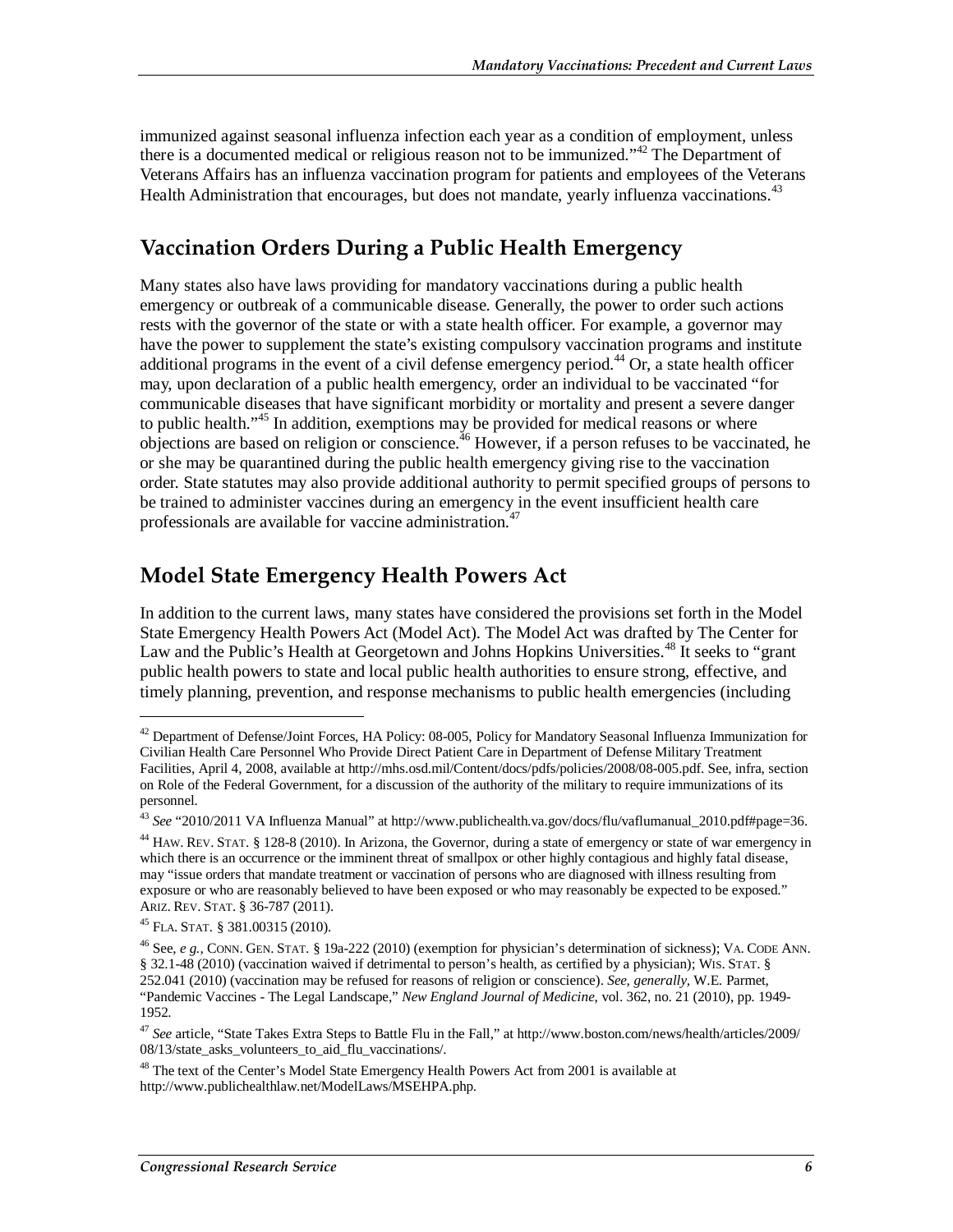bioterrorism) while also respecting individual rights.<sup>149</sup> It is important to note that this is intended to be a model for states to use in evaluating their emergency response plans; passage of the Model Act in its entirety is not required, so state legislatures may select the entire act, parts of it, or none at all. Many states have used sections of the Model Act while tailoring their statutes and regulations to respond to unique situations that may arise in their jurisdiction.<sup>50</sup>

The Model State Emergency Health Powers Act addresses a number of issues likely to arise during a public health emergency and offers guidelines for states with respect to what powers may be necessary during such an emergency. With respect to vaccinations, the Model Act includes provisions similar to the current laws discussed above. Under the Model Act, during a public health emergency, the appropriate public health authority would be authorized to "vaccinate persons as protection against infectious disease and to prevent the spread of contagious or possibly contagious disease."<sup>51</sup> The Model Act requires that the vaccine be administered by a qualified person authorized by the public health authority, and that the vaccine "not be such as is reasonably likely to lead to serious harm to the affected individual."<sup>52</sup> The Model Act recognizes that individuals may be unable or unwilling to undergo vaccination "for reasons of health, religion, or conscience," and provides that such individuals may be subject to quarantine to prevent the spread of a contagious or possibly contagious disease.<sup>53</sup>

### **Role of the Federal Government**

Federal jurisdiction over public health matters derives from the Commerce Clause, which states that Congress shall have the power "[t]o regulate Commerce with foreign Nations, and among the several States ... "<sup>54</sup> Thus, under the Public Health Service Act, the Secretary of the Department of Health and Human Services has authority to make and enforce regulations necessary "to prevent the introduction, transmission, or spread of communicable diseases from foreign countries into the States or possessions, or from one State or possession into any other State or possession."<sup>55</sup> With regard to interstate commerce, the Public Health Service Act deals primarily with the use of quarantine and isolation measures to halt the spread of certain communicable diseases.<sup>56</sup> No mandatory vaccination programs are specifically authorized, nor do there appear to be any regulations regarding the implementation of a mandatory vaccination program at the federal level during a public health emergency. $57$ 

<sup>49</sup> *Id*.

<sup>&</sup>lt;sup>50</sup> The Center for Law and the Public's Health tracked state legislative activity relating to the Model Act through 2006 at http://www.publichealthlaw.net/Resources/Modellaws.htm#MSEHPA.

<sup>51</sup> Model State Emergency Health Powers Act, Article VI, Sec. 603.

<sup>52</sup> *Id.*

<sup>53</sup> *Id. See* Section 604 of the Model Act for provisions relating to quarantine.

<sup>54</sup> U.S. CONST. Art. I, § 8. Recognizing that vaccines occasionally cause adverse events, and to assure a supply of vaccines while still providing a financial remedy to those injured, Congress passed the National Vaccine Injury Compensation Act, which created the National Vaccine Injury Program. That program provides a no-fault compensation plan, with capped damages for pain and suffering. 42 U.S.C. §§ 300aa-1–300aa-34.

<sup>&</sup>lt;sup>55</sup> 42 U.S.C. § 264(a). Originally, the statute conferred this authority on the Surgeon General; however, pursuant to Reorganization Plan No. 3 of 1966, all statutory powers and functions of the Surgeon General were transferred to the Secretary.

<sup>56</sup> *See* 42 C.F.R. Parts 70 (interstate matters) and 71 (foreign arrivals).

 $57$  It may be noted that Congress established a vaccine injury compensation program in the 1980's which provides a no-(continued...)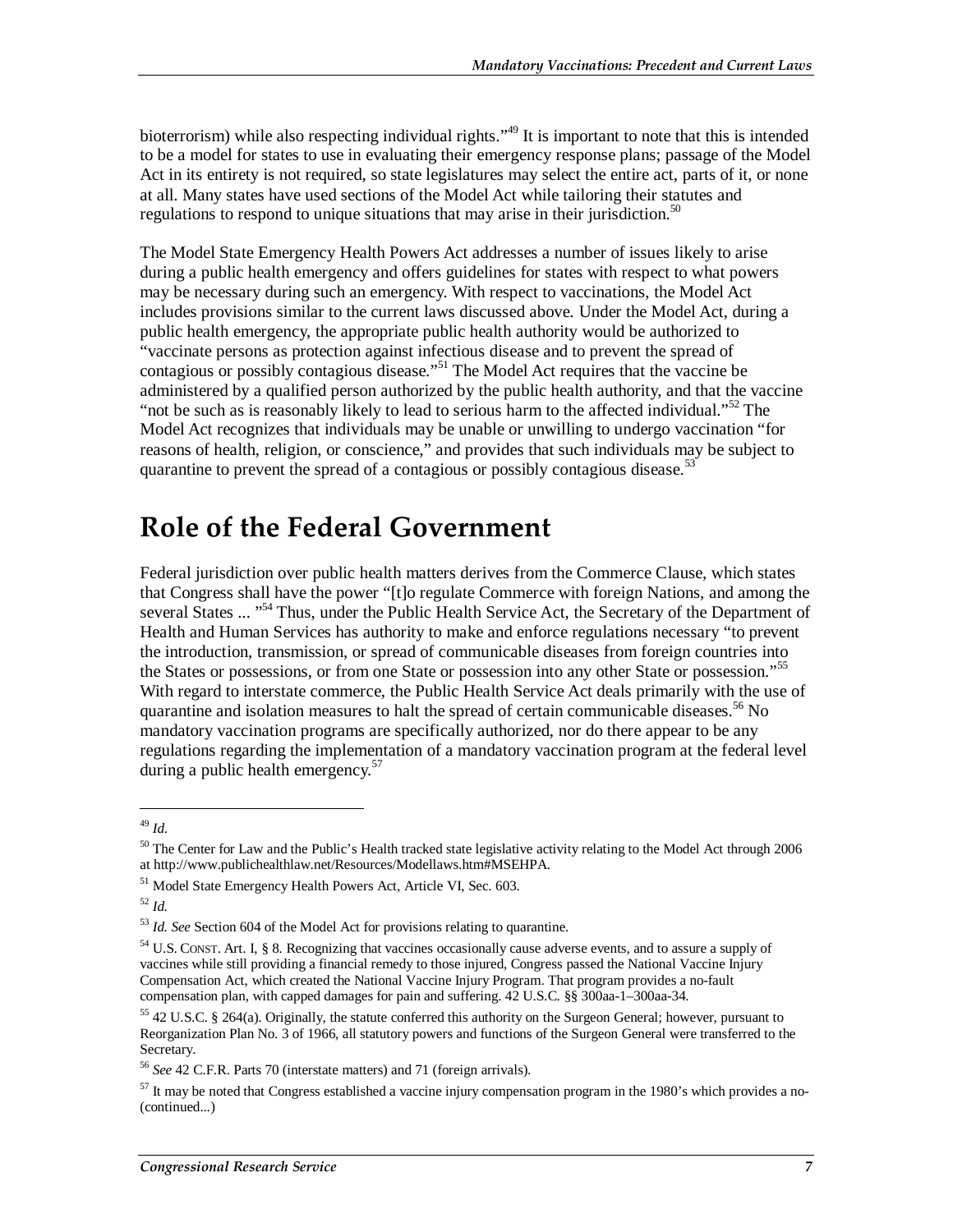With regard to foreign countries, the Secretary has the power to restrict the entry of groups of aliens for public health reasons.<sup>58</sup> This power includes the authority to issue vaccination requirements for immigrants seeking entry into the United States. Currently, certain vaccines specified in statute, and other vaccines recommended by the CDC Advisory Committee on Immunization Practices for the general U.S. population, are required for immigrants who seek permanent residence in the United States, and people currently living in the United States who seek to adjust their status to become permanent residents.<sup>59</sup> CDC has determined that two diseases for which vaccines are recommended for routine use by the ACIP—for human papillomavirus (HPV) and zoster (shingles)—do not have the potential to cause outbreaks, and are therefore not required for admission.<sup>60</sup> Vaccination requirements may be waived when the foreign national receives the vaccination, if the civil surgeon or panel physician certifies that the vaccination would not be medically appropriate, or if the vaccination would be contrary to the foreign national's religious or moral beliefs.<sup>61</sup>

The military has broad authority in dealing with its personnel, both military and civilian, including the protection of their health.<sup>62</sup> Military regulations require American troops to be immunized against a number of diseases, including tetanus, diphtheria, influenza, hepatitis A, measles, mumps, rubella, polio, and yellow fever. $\frac{35}{10}$  Inoculations begin upon entry into military service, and later vaccines depend upon troop specialties or assignments to different geographic areas of the world. Courts have upheld the legality of military mandatory vaccination orders. For example, in *United States v. Chadwell*,<sup>64</sup> two U.S. Marines refused to be vaccinated against smallpox, typhoid, paratyphoid, and influenza because of their religious beliefs.<sup>65</sup> In upholding the convictions, the Navy Board of Review court (now the Navy-Marine Corps Court of Criminal Appeals) stated that religious beliefs were not above military orders and that "to permit this

1

<sup>65</sup> *Id*. at 748.

<sup>(...</sup>continued)

fault mechanism to resolve vaccine injury claims and provides partial immunity for vaccine manufacturers. For more information on this program, see the Department of Health and Human Services website at http://www.hrsa.gov/ vaccinecompensation/, and CRS Report RL33927, *Selected Federal Compensation Programs for Physical Injury or Death*, coordinated by Sarah A. Lister and C. Stephen Redhead.

<sup>58</sup> See 8 U.S.C. § 1182.

<sup>&</sup>lt;sup>59</sup> See the CDC Division of Global Migration and Quarantine website for information on vaccination requirements for immigrants at http://www.cdc.gov/immigrantrefugeehealth/exams/medical-examination.html. For further information about health-related grounds for exclusion of immigrants see CRS Report R40570, *Immigration Policies and Issues on Health-Related Grounds for Exclusion*, by Ruth Ellen Wasem.

<sup>60</sup> *See* CDC, "Criteria for Vaccination Requirements for U.S. Immigration Purposes," 74 *Federal Register* 58634- 58638, November 13, 2009.

 $61$  8 U.S.C. § 1182(g)(2).

 $62$  Congress' war powers include the power to "raise and support Armies," to "provide and maintain a Navy," and to "make Rules for the Government and Regulation of the land and naval Forces." U.S. CONST. Art. 1, § 8, cls. 12-14. The Supreme Court has called these powers "broad and sweeping," United States v. O'Brian, 391 U.S. 367 (1967), and the Court gives its highest level of deference to legislation made under Congress' authority to raise and support armies and make rules and regulations for their governance. See Rostker v. Goldberg, 453 U.S. 47 (1981).

 $^{63}$  See Department of Defense (DOD) Directive Number 6200.04, "Force Health Protection," (2004) and DOD Directive Number 6205.02E, "Policy and Programs for Immunizations to Protect the Health of Service Members and Military Beneficiaries," (2006) at http://www.dtic.mil/whs/directives/corres/dir.html. *See also* Army Regulation 40- 562, *Immunizations and Chemoprophylaxis,* September 29, 2006, available at http://www.vaccines.mil/documents/ 969r40\_562.pdf.

<sup>64 36</sup> C.M.R. 741 (1965).